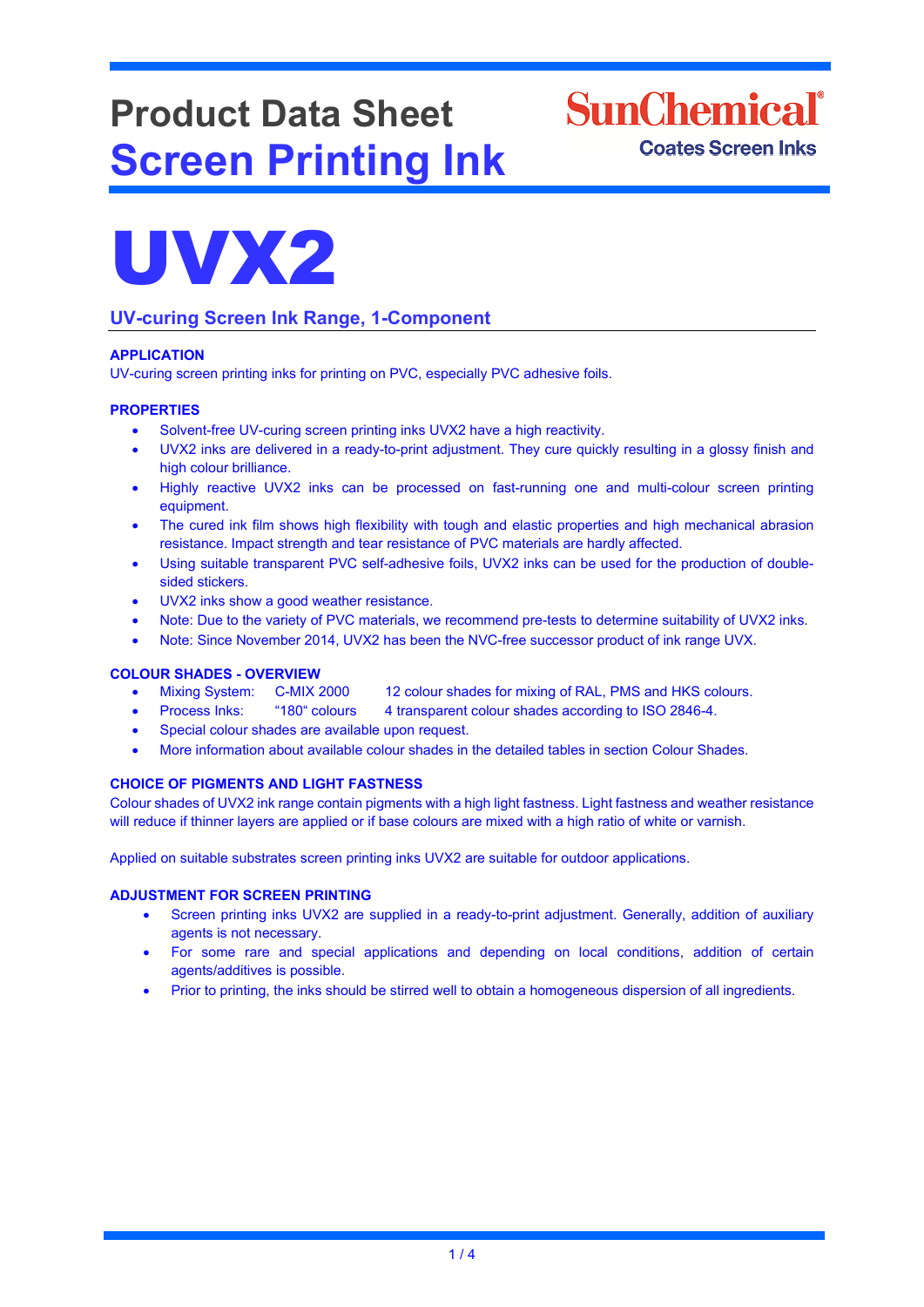#### **AUXILIARY AGENTS**

| <b>Application</b>         | <b>Product</b>        | <b>Addition in % by weight Additional Information</b> |                                                                                         |
|----------------------------|-----------------------|-------------------------------------------------------|-----------------------------------------------------------------------------------------|
| <b>Thinning</b>            | Additive UV/V*        | Max. 10%                                              | <b>Standard thinner</b>                                                                 |
|                            | MTR/V*                | Max. 10%                                              | <b>Elastic thinner</b>                                                                  |
| <b>Viscosity increase</b>  | Thickening powder     | $1 - 2%$                                              | <b>Stir with mixer</b>                                                                  |
| <b>Matting</b>             | <b>Matting powder</b> | $5 - 10%$                                             | Stir with mixer. Additional thinning with<br>Additive UV/V or MTR/V may be<br>required. |
| <b>Reactivity increase</b> | LAB-N 551564          | $1 - 3%$                                              | <b>Photoinitiator</b>                                                                   |
| Flow agent                 | <b>Additive UV/VM</b> | $1 - 2%$                                              | Do not overdose!                                                                        |
|                            | <b>Additive UV/N</b>  | $1 - 2%$                                              | Wetting agent, also promotes flow<br>properties.                                        |
| . <u>. .</u> .<br>.        | . <u>.</u>            |                                                       |                                                                                         |

\* Thinners Additive UV/V and MTR/V are reactive UV monomers, not commercial solvents!

#### **OVERPRINTING**

Generally, it is not necessary to overprint UVX2 inks with varnish. If required, however, overprinting with varnish UVX2/E50 is possible.

#### **BRONZE COLOURS, MIXING OF BRONZE INKS**

The following bronze colours with a stable shelf life are available upon request:

- Silver: UVX2 79/201
- Gold: UVU 75/25 (rich gold)

Printers can mix bronzes themselves using bronze pastes B 75, B 76, B 77 and B 79 as well as bronze powder B 78-POWDER.

These "B" bronze pastes and "B" bronze powder are mixed with varnish UVX2/E50 prior to processing.

| Mixing ratios in parts by weight: |    |                 |            |
|-----------------------------------|----|-----------------|------------|
| Gold bronze paste/powder          | tΩ | <b>UVX2/E50</b> | $= 1: 3-4$ |
| Silver bronze paste               | tΩ | <b>UVX2/E50</b> | $= 1: 4-5$ |

- **Note: For technical reasons these mixtures only have a pot life of approx. 6 h! Afterwards ink will thicken and become solid.**
- **Note:** B bronzes are prone to oxidation (Exception B 78-POWDER). Therefore, overprinting with UVX2/E50 is recommended.

B 78-POWDER does not tend to oxidation. The pale copper shade will not darken with time.

• **Obliterating grey:** For the production of double-sided stickers, you need a light blocking layer. This can be produced adding 4% silver bronze paste B 79/13 to opaque white UVX2 60/688-HD. (Shelf life of this mixture: approx. 4 weeks)

#### **DRYING / UV-CURING**

- UVX2 inks only dry/cure under UV-radiation.
- Suitable UV-driers with Hg medium-pressure lamps (250 400 nm) and an efficiency between 80 and 200 W/cm have to be used.
- Preferably, use reflectors with a focussed radiation.
- Ensure an even radiation (intensity/distance to the lamps) of the whole printed image.
- Curing parameter depend on thickness of printed ink layer, colour, substrate or substrate quality and temperature as well as construction and performance of the UV drier.
- Curing energy required depends on number of printed ink layers (check intermediate adhesion), printed layer thickness, colour and type of substrate. Hence, printers should determine the exact required energy with their own UV-drier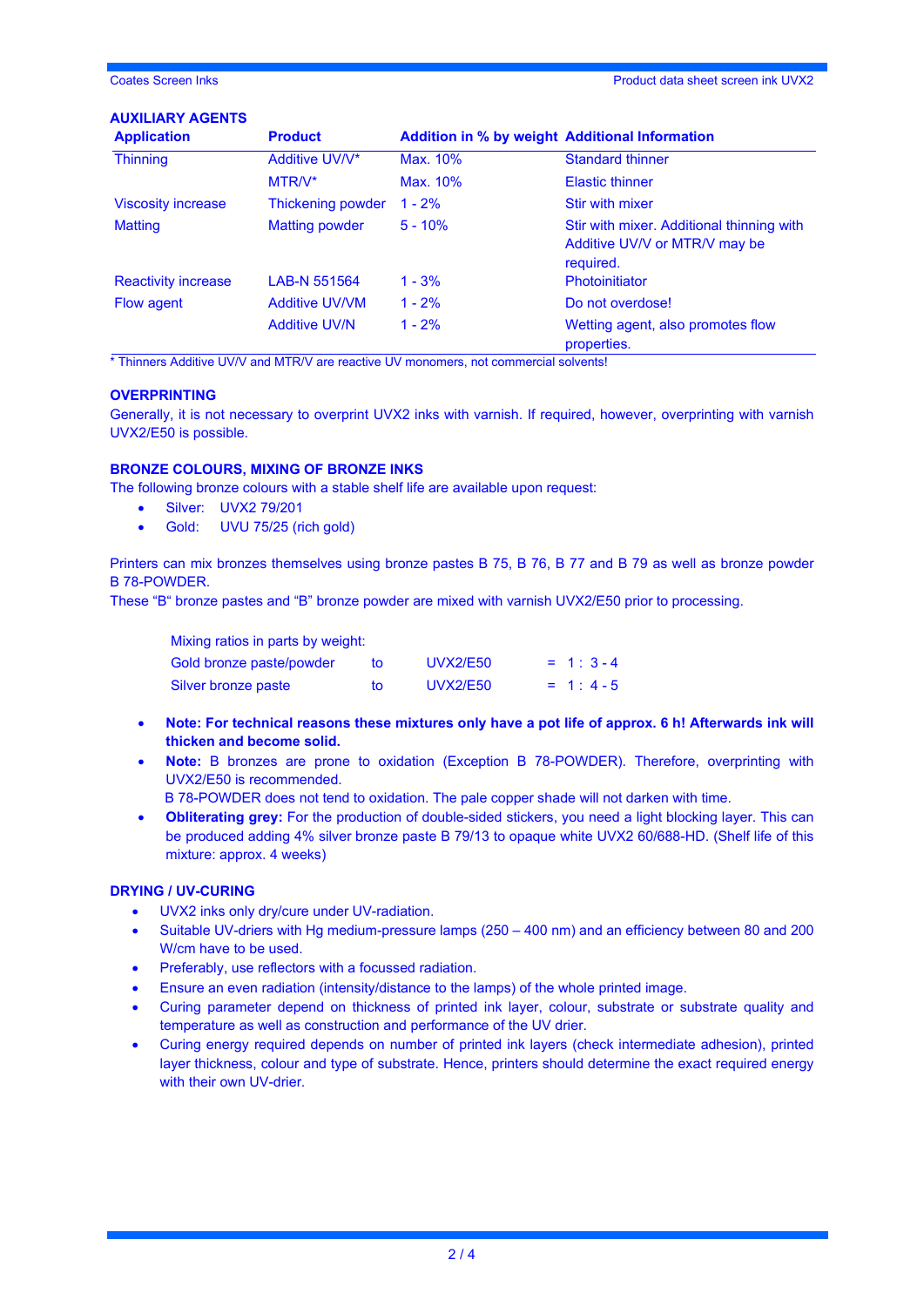#### • **UV-curing energy guide values:**

(printed with 150-*31* fabric*,* white substrate) **UV-energy: 150-250 mJ/cm²** (measured with Kühnast UV-integrator, 250 – 410 nm, max. 365 nm) **Belt speed: UV-radiator: 1 x 120 W/cm: 15 - 20 m/min. 2 x 120 W/cm: 30 - 40 m/min.**

• Adhesion should only be checked several minutes after curing. Due to the post-curing process of the ink and depending on the substrate, sufficient adhesion may sometimes only be achieved after up to 24 hours.

#### **SCREEN FABRIC / STENCILS**

UVX2 inks are formulated for printing with fabrics of 120 – 165 threads/cm. Printability and especially UV-curing properties with coarser or finer fabrics should be evaluated by corresponding trials.

All copy emulsions and capillary films suitable for solvent based and UV-curing screen inks can be used, such as our program of SunCoat or Murakami products.

#### **CLEANING**

Uncured UV inks can be removed from stencils and tools using our solvent based universal cleaning agents of the URS range.

Cleaning of cured UV inks is very time-consuming and hardly ever possible.

Note: As the acrylates contained in these UV inks may cause skin irritation, clean contaminated skin with water and soap immediately. Remove and clean contaminated clothing straightaway.

#### **PACK SIZE**

Screen printing inks UVX2 are delivered in 1 litre containers. Other pack sizes are available upon request.

#### **SHELF LIFE**

In closed original containers, UVX2 inks generally have a shelf life of 1 year from date of production. For exact date of expiry, please refer to the label.

#### **SAFETY DATA SHEETS**

Read safety data sheet prior to processing. Safety data sheets comply with Regulation (EC) No. 1907/2006 (REACH), Appendix II.

#### **CLASSIFICATION AND LABELLING**

Hazard classification and labelling comply with Regulation (EC) No. 1272/2008 (CLP/GHS).

#### **CONFORMITY**

Coates Screen Inks GmbH does not use any of the substances or mixtures for the production of printing inks, which are banned according to the EUPIA (European Association of the Printing Inks Industry) exclusion policy. Further compliance confirmations are available upon request.

#### **ADDITIONAL INFORMATION ABOUT OUR PRODUCTS**

| Product data sheets: | Auxiliary Agents for UV-Curing Screen Printing Inks                     |
|----------------------|-------------------------------------------------------------------------|
| <b>Brochures:</b>    | UV-Curing Screen Printing Inks                                          |
| Internet:            | Various technical articles are available for download on www.coates.de. |
|                      | section "SN-Online"                                                     |

**FOR COLOUR RANGES, PLEASE REFER TO NEXT PAGE.**